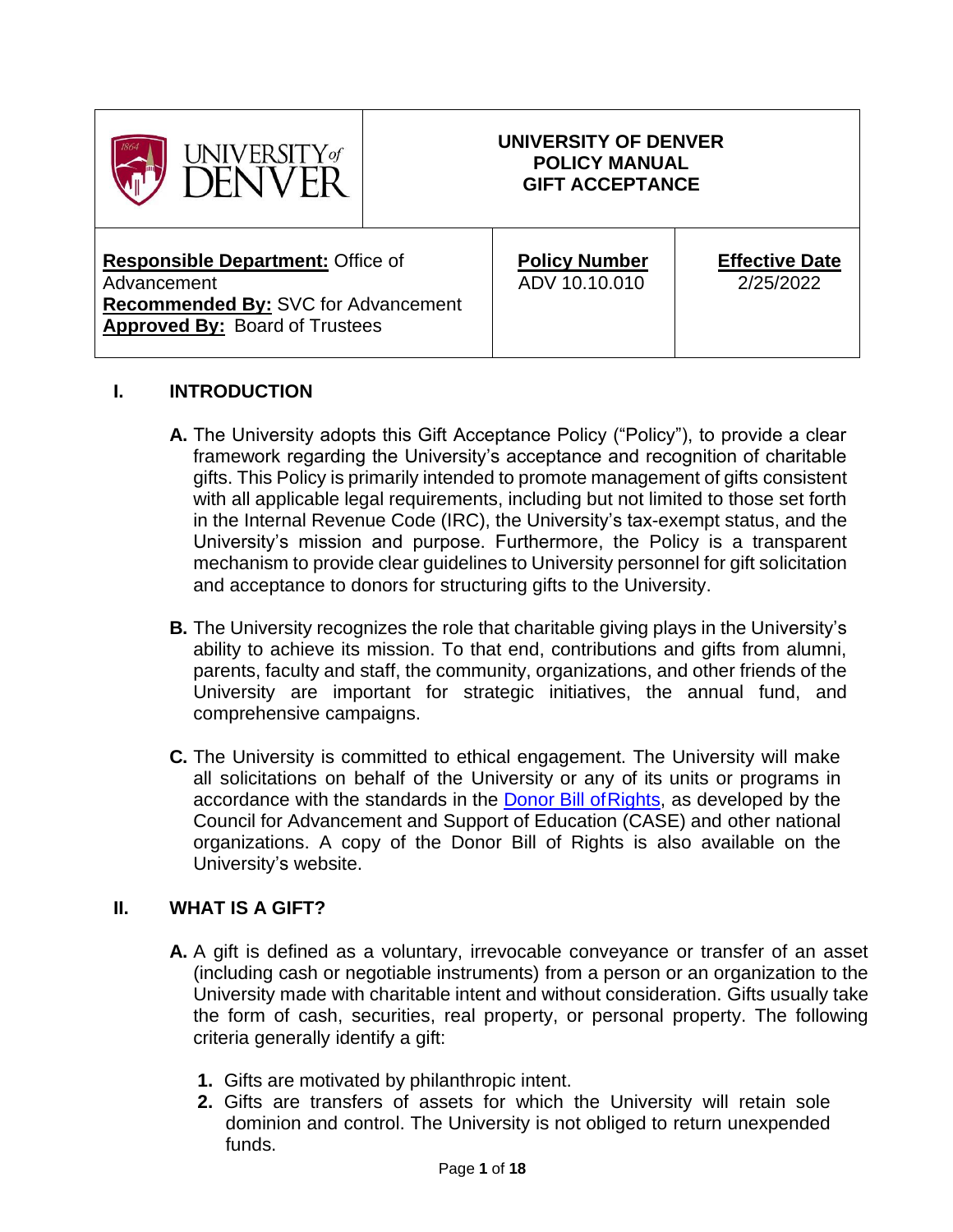- **3.** Gifts typically do not include any element of *quid pro quo* whereby the gifts are subject to an exchange of consideration or other contractual dutiesbetween the University and the donor, except for certain planned gifts as outlined in this Policy.
- **4.** The donor may restrict their gift by designating a specific purpose. The donor may also designate a gift for unrestricted use by the University or a particular college, school, department, or unit thereof. Beyond such permissible designations, the donor has no directcontrol over the use of a gift (for example, determining the recipient of a scholarship, fellowship, or professorship).
- **5.** The term "gifts" as used herein refers exclusively to private gifts, even though such gifts may be termed "grants" by corporations and foundations.

## **III. POLICY OVERVIEW**

**A.** The University will only accept gifts that:

- **1.** are appropriate to the mission and needs of the University;
- **2.** are appropriate to the University's funding priorities;
- **3.** are in compliance with all legal and financial standards;
- **4.** impose no undue financial burdens on the University;
- **5.** if restricted, contain donor's terms that are reasonably broad and flexible to maximize their usefulness to, and protect, the University;
- **6.** if restricted, allow the University to apply the gift to a reasonably similar purpose in the event that the designated purpose is no longer legal, viable, practical, necessary, or able to be performed.
- **B.** The Office of Advancement coordinates and manages all fundraising activities, records all gifts received from donors, issues appropriate receipts and/or acknowledgements to the donors, officiallyaccepts such gifts or private grants on behalf of the University, initiates and maintains such records as will clearly set forth the designation and restriction of each gift, and implements measures to comply with the provisions of each gift.
- **C.** The Office of Research and Sponsored Programs (ORSP) manages and administers proposals submitted and funds received that fall under an active Institutional Review Board (IRB) determination. ORSP grants that also are determined to be philanthropic will be booked in the Advancement database and counted in the University's fundraising totals.

1. The University considers the following factors in making a philanthropic determination: the granting entity (e.g.,governmental agencies, whether local, state, or federal), contractual obligations, proprietary results, commercial value to the sponsor, and required sponsor or governmental audits. The presence of any of these factors negates philanthropic intent and results in the grant's exclusion from the University's fundraising totals.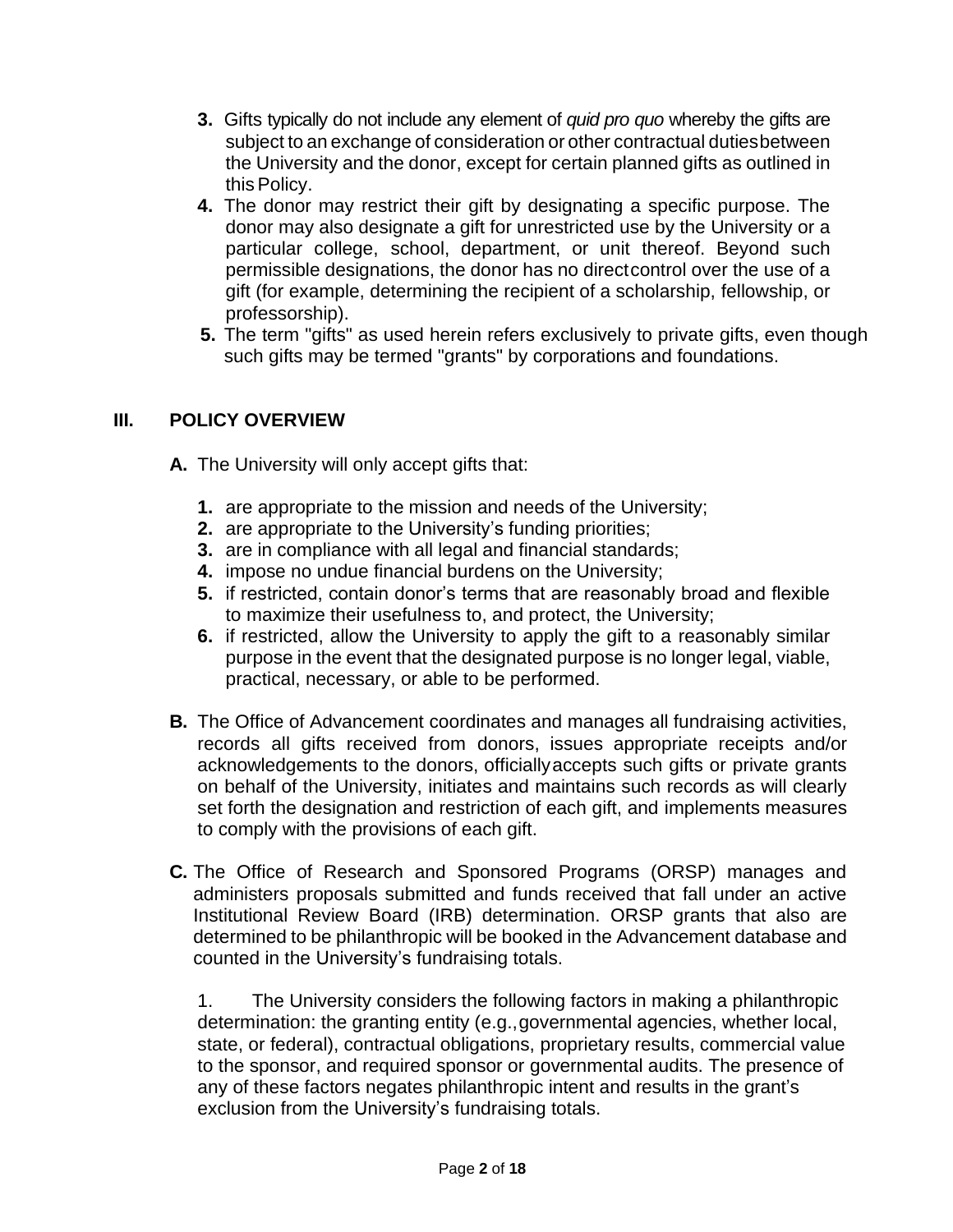- **D.** The University will use reasonable efforts to accommodate and accept all charitable contributions from donors. However, the University will not accept gifts that, in the University's judgment:
	- **1.** Violate this Policy;
	- **2.** Violate a federal, state, or other law or other regulations;
	- **3.** Are too difficult or expensive to administer;
	- **4.** Were acquired by other than legal means;
	- **5.** Do not allow clear title to the donated asset to flow directly from the donor to the University;
	- **6.** Are from international entities not already known to or affiliated with the University, as determined by the University in its sole discretion through a due diligence process defined as the research for and assessment of publicly available information that confirms the entity is not otherwise in conflict with this Policy;
	- **7.** Require donor oversight or advisory committees, unless otherwise approved by the Gift Acceptance Committee.
	- **8.** Are too restrictive in purpose, or compromise the academic freedom of the University community of faculty and students;
	- **9.** Could create unacceptable liability or cause the University to incur future unanticipated or anticipated expenses;
	- **10.** Are for purposes that do not further the University's mission;
	- **11.** Could damage the reputation of the University, or are contrary to the University's values;
	- **12.** Would jeopardize the University's tax-exempt status; or
	- **13.** Provide a donor with goods or services of financial value in exchange for the donor's gift, unless such value is fully disclosed in the time and manner as required under federal and state law and regulations.
- **E.** If a gift falls into any of the above categories, the gift officer working with the donor will consult with the Senior Vice Chancellor for Advancement, who will make a final decision regarding gift acceptance, in consultation with the Chancellor and/or the GiftAcceptance Committee, as necessary.
- **F.** The acceptance of a gift does not imply nor mean that the University endorses or approves of the donor's views, opinions, businesses, or other activities.

# **IV. QUALIFICATION AND REGISTRATION**

- **A.** The University is a Colorado nonprofit corporation and a tax-exempt organization as described in section 501(c)(3) of the IRC. Thus, the University qualifies under both federal and state law as a tax-exempt non-profit organization to which charitable contributions are deductible to the full extent of the law for income, gift, and estate tax purposes.
- **B.** The University's federal tax identification number 84-0404231.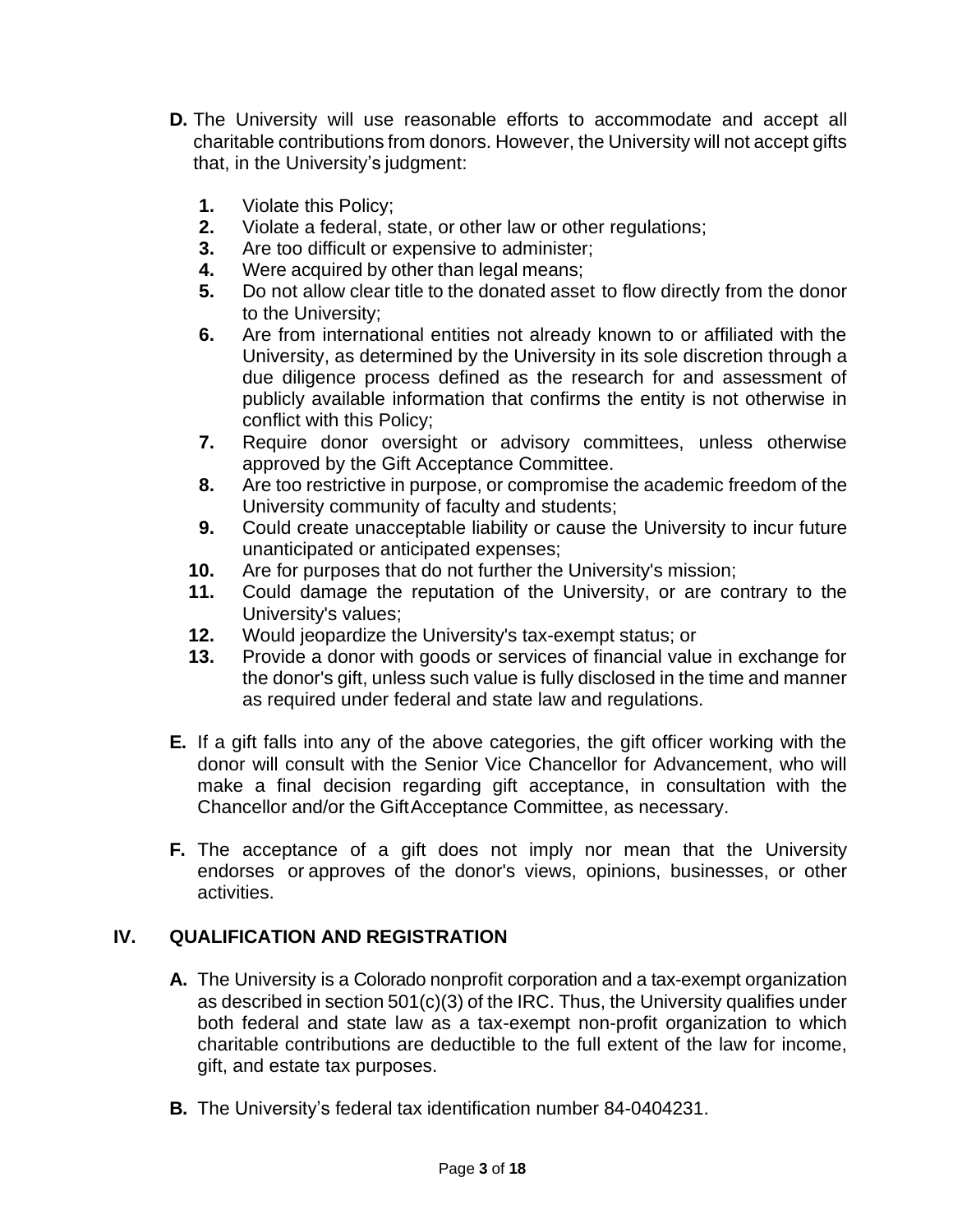# **V. APPLICABLE LAWS AND STANDARDS**

- **A.** When determining whether or not to accept a gift, the University will comply with applicable federal and state laws and regulations, as well as applicable laws of other countries. Among the most relevant are:
	- **1.** Federal laws and regulations regarding anti-terrorism and illegal financial activities, including moneylaundering;
	- **2.** IRC sections and Department of Treasury Regulations (Treasury) promulgated thereunder;
	- **3.** The Colorado Uniform Prudent Management of Institutional Funds Act (UPMIFA), as may be amended;
	- **4.** State of Colorado laws applicable to charitable gifts and charitable trusts;
	- **5.** The United States' Civil Rights Act of 1964 that prohibits discrimination on the basis of race, gender, national origin, and other individual characteristics.
- **B.** When determining whether or not to accept a gift, the University will analyze all relevant accounting standards as amended from time to time. Among the most relevant are:
	- **1.** Financial Accounting Standards Board (FASB).
		- In June 2018, FASB issued accounting standards update 2018-08, clarifying the scope and the accounting guidance for contributions received and contributions made (Topic 958).
- **C.** When determining whether or not to accept a gift, the University will consider relevant professional guidelines, which may include but not be limited to the *CASE Global Reporting Standards* issued by CASE, as they may change from time to time.

## **VI. PROCESS OVERVIEW**

#### **A. Roles, Responsibilities, and Delegation of Authority**.

- **1.** The Chancellor is responsible for the University's acceptanceof gifts, and the Chancellor has delegated that authority and responsibility to the Senior Vice Chancellor for Advancement
- **2.** By authority of the Chancellor, the Senior Vice Chancellor for Advancement serves asthe executive officer responsible for planning and coordinating all programs and activities designed to secure private-sector financial support for the University.
- **3.** The Senior Vice Chancellor for Advancement works in consultation with the Chancellor and Board of Trustees ("Board") and in cooperation with the Provost, Vice Chancellors, Deans, and other University officers to achieve the goals of the University.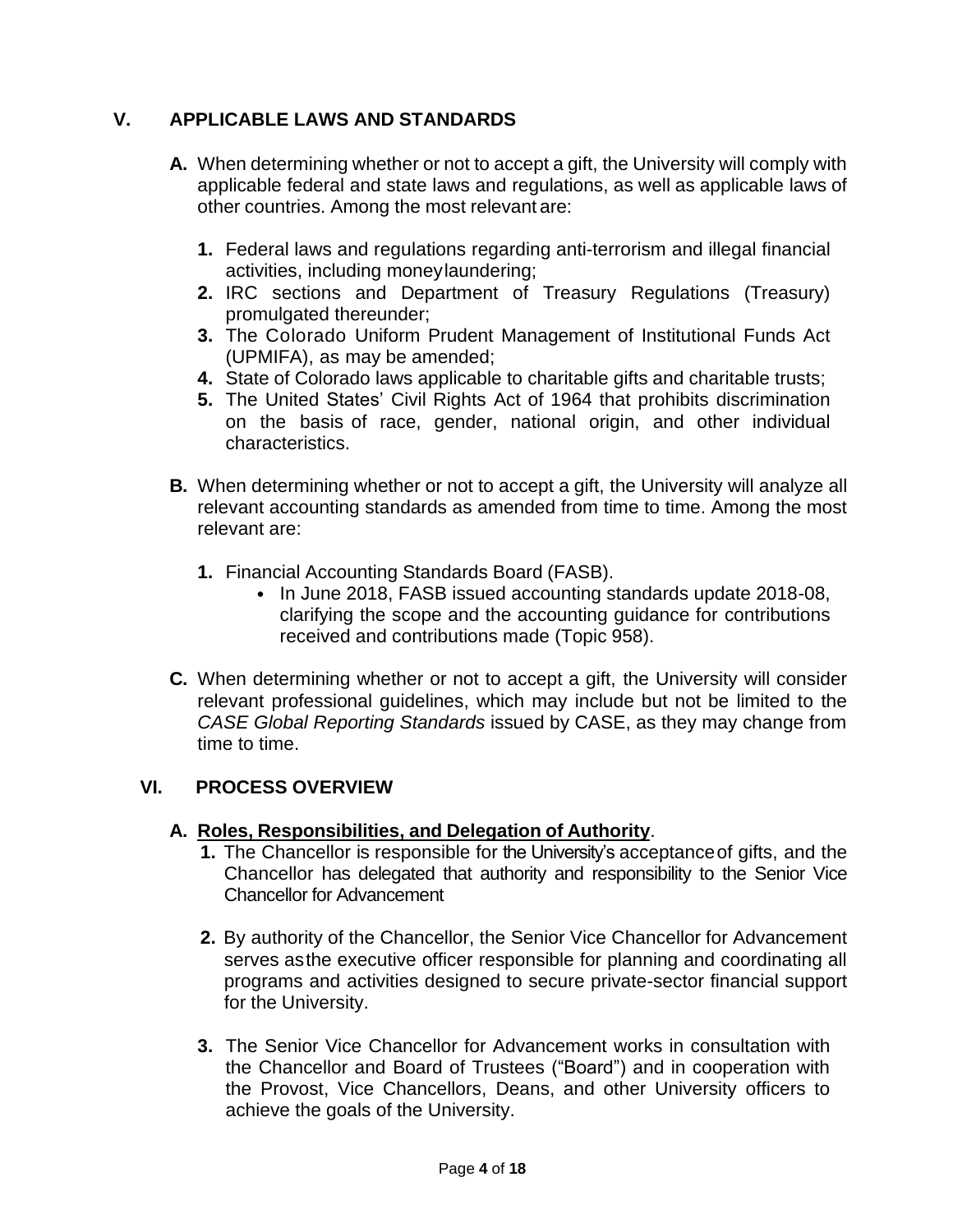- **4.** The Senior Vice Chancellor for Advancement is responsible for the establishment, oversight, and adherence of these policies. The Senior Vice Chancellor is responsible for approving all gifts on delegated authority from the Chancellor, and to make recommendations for action by the Chancellor, as needed. Individuals connected to the University and desiring to raise funds shall consult with appropriate Advancement leadership to determine the appropriateness, timing, institutional priority, and potential donor interest before making the approach to a funding source.
- **5.** Development staff are responsible for cultivating, soliciting, finalizing, and acknowledging major gifts to the University.
- **6.** The Director of Gifts Administration and Records Management and gift processing team members are responsible for recording, receipting, and transmitting to the Controller's office all gifts in accordance with the University's data procedures and standards in the Advancement database.
- **7.** Donor Relations and Stewardship is responsible for the overall management of thedonor stewardship continuum.
- **8.** The Controller's Office is responsible for creating and maintaining gift fund accounts in the finance system. All fund management functions including the distribution of all funds and transfer of funds will be handled by the Controller's Office.
- **9.** The Office of the General Counsel provides interpretation and guidance on non-standard gifts that may contain terms or provisions that vary from standard practice.
- **10.**The Gift Acceptance Committee will convene on an as-needed basis to review requests for exceptions and other gift acceptance issues. Members of this committee are:
	- Senior Vice Chancellor for Advancement (chair)
	- Associate Vice Chancellor for University Development
	- Senior Vice Chancellor for Business and Financial Affairs
	- Provost
	- Senior Vice Chancellor for Legal Affairs and General Counsel

This committee will review and make recommendations that will be taken to the Chancellor for final approval, after obtaining any necessary feedback from other members of the University community as dictated by the specific details and requirements of the proposed gift.

11.In accordance with the authority to accept gifts as outlined in Section VI.E of this policy, following review and recommendation by the Board Chairperson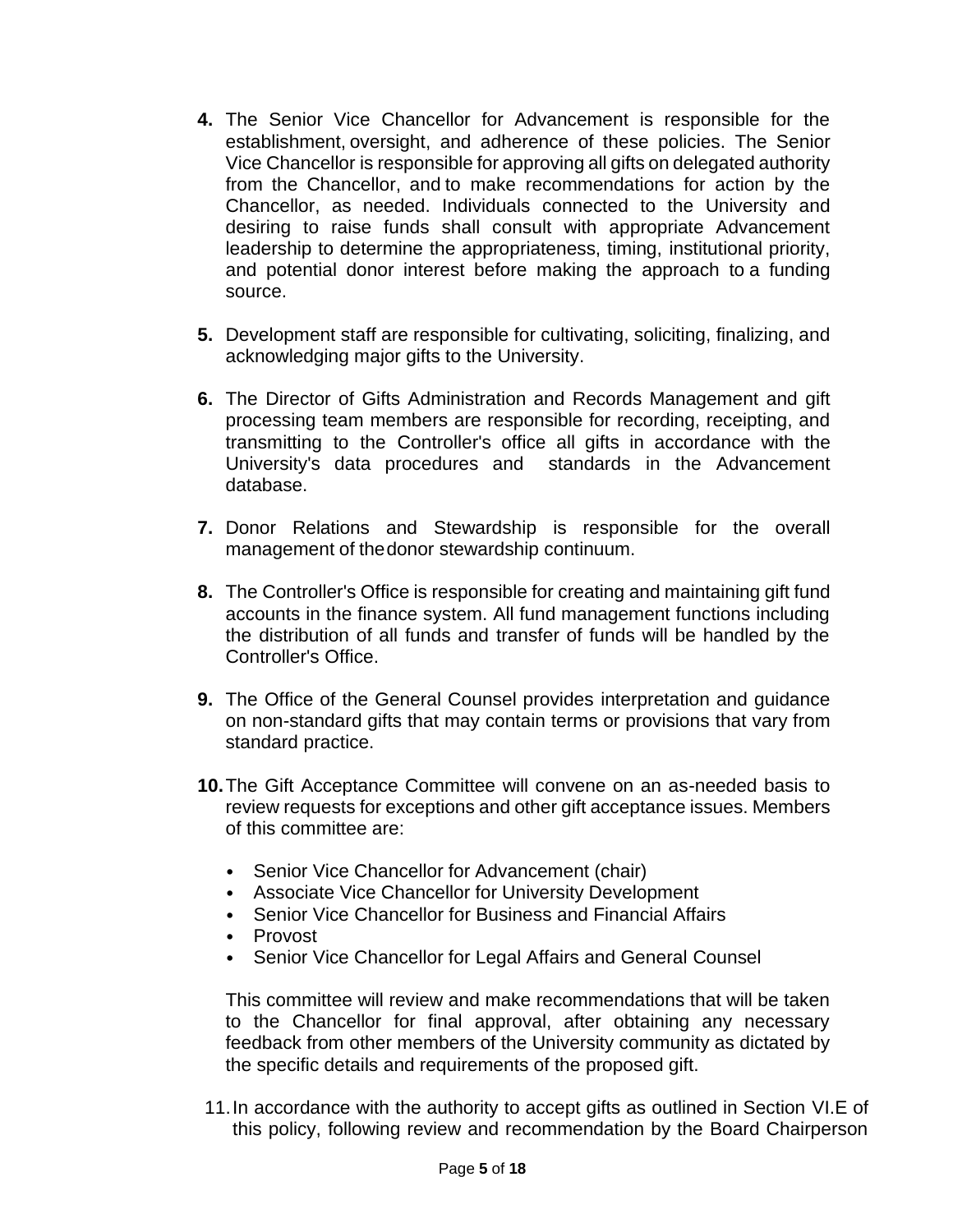and/or the Chairperson of the Advancement Committee, the Board will review and recommend acceptance or refusal of commitments of ten million dollars (\$10,000,000) or more.

- **B. Types of Gifts.** Gifts to the University may be in the form of outright gifts or deferred commitments.
	- **1. Outright gifts** include:
		- Monetary (currency, coin, checks, money orders, bank drafts, credit card transactions, etc.)
		- Securities (stocks, mutual funds, and bonds)
		- Personal Property
		- Gifts-in-Kind
		- Pledges
		- Real Property

#### **a. Monetary**

- **i.** The University will accept gifts in the form of cash, checks, and credit card payments, regardless of the dollar amount, unless the donor does notappear to have legal ownership of the funds. The University administers gifts of cash in accordance with all applicable external requirements, including but not limited to the U.S. Patriot Act.
- **ii.** Cash and checks are reported as of the date received by the University. Electronic Funds Transfer (EFT) and wires are reported as ofthe date the funds are received in the University's bank account. Credit card gifts are reported as of the date the credit card charge is successfully validated and authorized.
- **iii.** Gifts of foreign currency will be valued at the U.S. dollar equivalent on the date the gift is received.
- **iv.** Cash gifts totaling more than ten thousand dollars (\$10,000) in one transaction or related transactions will be reported according to Internal Revenue Service (IRS) regulations (IRS Form 8300).
- **v.** Gifts of coin or currency collections should be evaluated by a reputabledealer to determine their gift value and if they should be accepted at afair market value different than their face value. If so, then the gift is received as a gift of personal property rather than a monetary gift.
- **vi.** Subject to any other limitation or requirement otherwise set forth herein, the University will accept corporate matching gifts that are eligible to be matched by the donor's employer, foundation, or other matching gift agency, and the donor whose gift is being matched will receive recognition credit for the matched amount.
- **b. Securities**
	- **i.** The University will accept only gifts of securities which are readily marketable through public exchanges or through approved private buyers, as defined by the Controller's Office.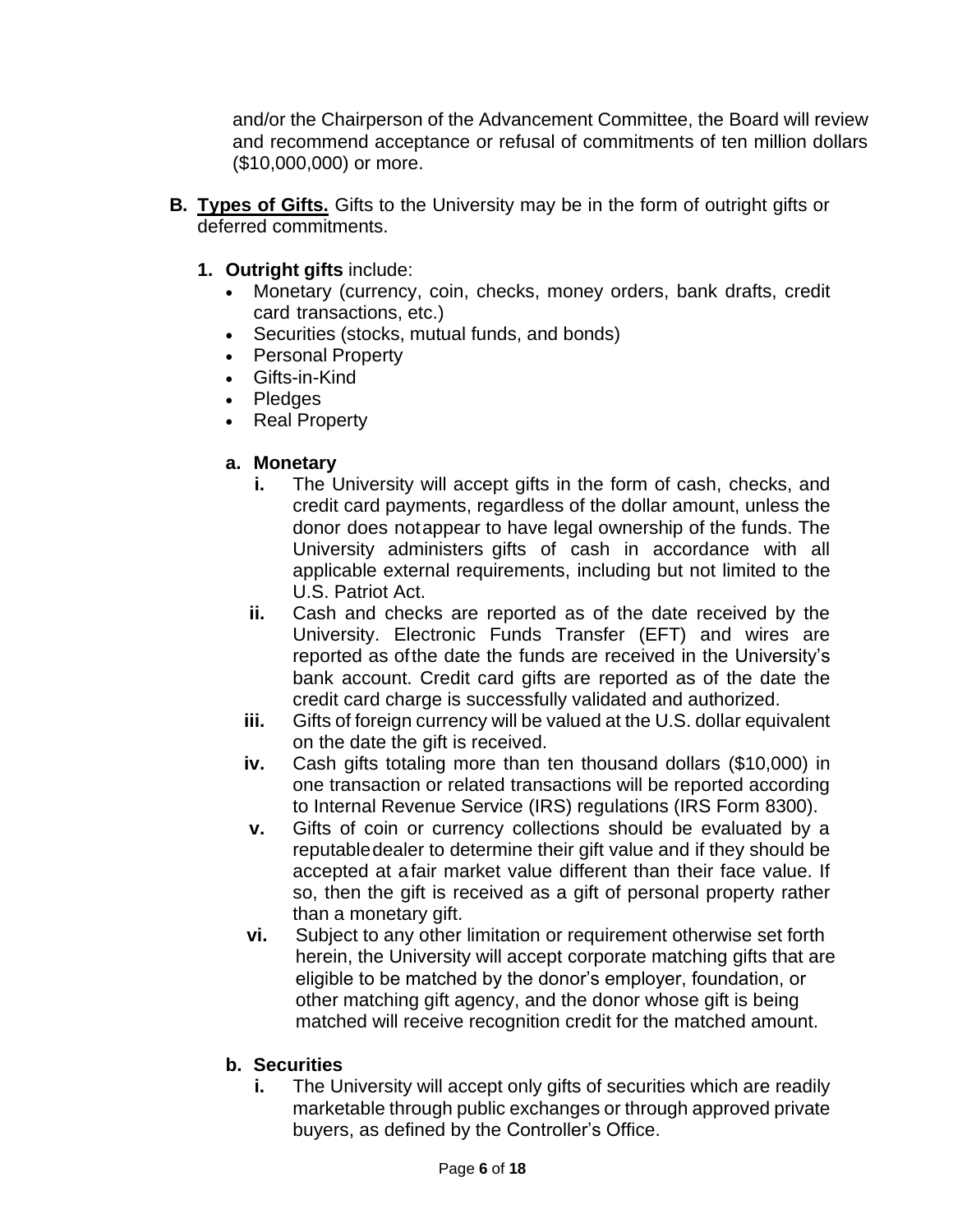- **ii.** These readily marketable securities will be valued at the mean price per share on the date the securities are transferred into the University's name and sold as expeditiously as possible upon receipt. With the approval of the Senior Vice Chancellor of Business and Financial Affairs, an exception may be made related to the sale of the securities:
	- **a)** At the request of the donor and once evaluated by the Gift Acceptance Committee for further action;
	- **b)** At times, the University's broker may suggest holding onto securities due to market conditions
- **iii.** Gifts of securities which are not readily marketable may be accepted after evaluation by the University's Gift Acceptance Committee. If accepted, the securities will be valued at the fair market value shown on a qualified evaluation or at the value determined jointly by the donor and the Senior Vice Chancellor of Business and Financial Affairs.If not immediately sold, the donor must supply the audited financial statements for the issuing entity, initially and annually thereafter for reevaluation purposes.
- **iv.** In cases where a stock gift is submitted to pay off a documented commitment, realized funds in excess of that commitment will be allocated to the same purpose and booked as an outright gift.
- **v.** Gifts of securities that will not be accepted include:
	- **a)** Securities which have a lien against them or in any way could create a liability for the University;
	- **b)** Securities prohibited by the University's investment policy:
	- **c)** Securities which cannot be assigned (such as series "E" savings bonds);
	- **d)** Securities which, upon investigation by the University's securities broker, have no apparent value and for which a written estimate cannot be substantiated by the University's securities broker.

#### **c. Gifts of Tangible and Intangible Personal Property and Gifts-in-Kind**

- **i.** The University may accept gifts of many types of tangible and intangible personal property. Examples of gifts of tangible personal property include, but are not limited to: art, jewelry, furniture, antiques, rare books, manuscripts, and lab equipment. Examples ofgifts of intangible personal property include, but are not limited to: computer software, royalties, patents, and copyrights.
- **ii.** The University does not accept vehicles, including but not limited to automobiles, aircraft, and boats. The Senior Vice Chancellor for Advancement may recommend exceptions to this restriction for the consideration by the Chancellor.
- **iii.** The University will consider the following factors in determining whether to accept gifts of personal property :
	- **a)** use or display of property;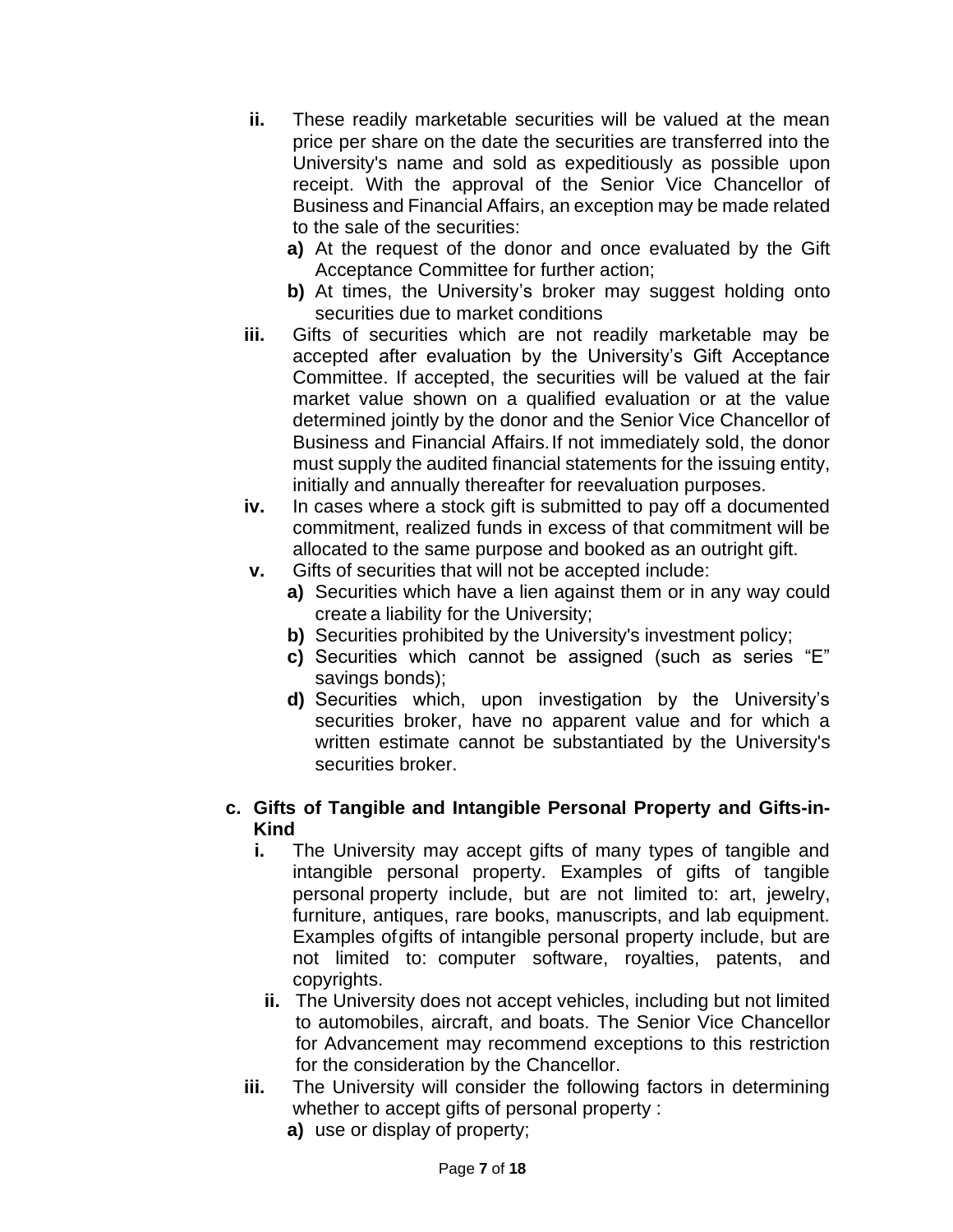- **b)** condition of property;
- **c)** storage;
- **d)** transfer of ownership;
- **e)** maintenance and repair;
- **f)** potential sale value;
- **g)** insurability; and
- **h)** costs associated with the property's maintenance and storage.
- **iv.** Information about any potential gift of tangible or intangible personal property should be reviewed by the Office of Gift Administration and Records Management, which will determine if the gift meets IRS guidelines for tax deductibility. If a gift does not meet IRS guidelines fortax deductibility, the receiving unit should thank the donor for the gift, but Advancement will not record gift credit on the donor's giving recordnor issue a charitable donation receipt. In such cases, the University encourages the donor to work with their financial advisor regarding tax implications.
- **v.** For gifts of works of art or artifacts, both self-created and purchased, refer to University Policy PROV 2.30.055 - *Works of Art and Collections Acceptance & Display*.
- **vi.** The Office of Gift Administration and Records Management and the Office of Information Technology must review all gifts of software before acceptance from the donor. Though useful and appreciated, generally gifts of software licenses are not countable as charitable donations as they are considered partial interests by the IRS. To be considered a charitable donation, software must be irrevocably transferred to the University (not licensed) with no restrictions, no expiration nor requirement of renewal, no implicit or explicit exchange or purchase of services, nor any provisions to share exclusive information.
- **vii.** Gifts-in-kind of services include such activities as printing of materials, appraisals, and design work, among others. These services can provide valuable support to the University. However, the contribution of services, no matter how valuable, is not tax deductible according to theIRS. Therefore, Advancement will not record gift credit on the donor's giving record nor issue a charitable donation receipt.
- **viii.** Title to the gift property must be clear and unencumbered, and properly documented.
	- **ix.** Acceptance of gifts of tangible personal property, as well as approval of any restrictions sought by the donor on the sale, maintenance, administration, or display of property donated, is subject to review and approval by the Gift Acceptance Committee and the head(s) of the appropriate department(s) and/or committees of the University before the gift can be accepted.
		- a) Gifts-in-kind to University Libraries that will be added to the University's collections and that are valued at less than five thousand dollars (\$5,000) can be accepted by the librarian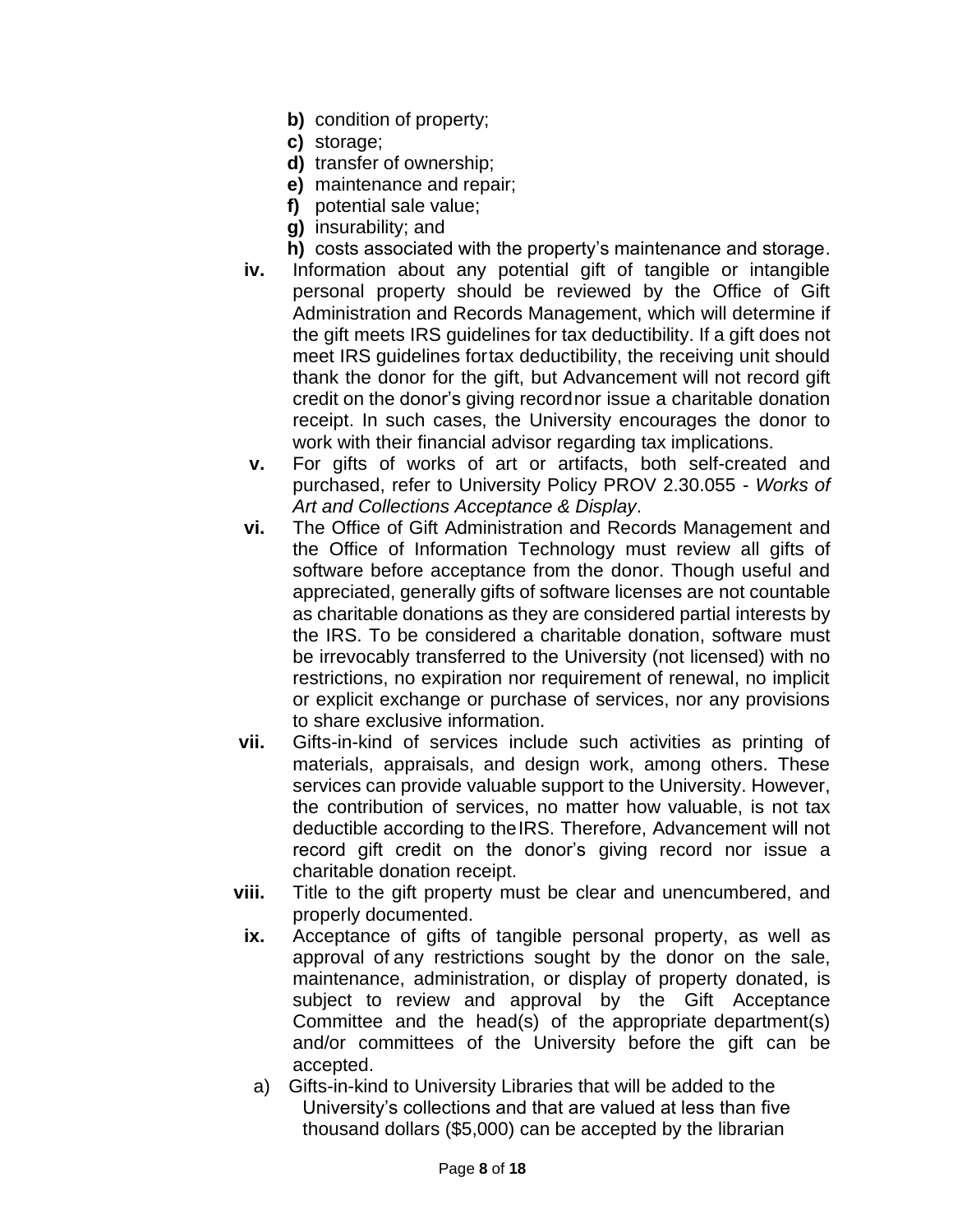responsible for that area of the collections.

- **x.** The donor is responsible for stating the fair market value of the donateditem(s).
- **xi.** The donor is responsible for costs associated with transporting their gift to the University.
- **xii.** The Senior Vice Chancellor for Advancement (or applicable designee) must approve gifts of personal property valued at over five thousand dollars (\$5,000) before accepting the gift.
- **xiii.** Gifts of personal property valued by the donor at five thousand dollars (\$5,000) or more require an independent appraisal of the fair market value of the item(s).
	- **a)** The donor is responsible for the costs associated with obtaining an appraisal.
	- **b)** If the donor is unable or unwilling to obtain an appraisal, such as an artist who can only deduct the cost of materials rather than fair market value, the University will obtain an appraisal if deemed necessary for insurance or other purposes.
- **xiv.** For gifts that are subject to IRS form 8283 filing requirements, the University will complete Form 8283 upon request of the donor.
- **xv.** All gifts of personal property will be receipted for tax purposes to include a complete description of the item(s) donated, but will not include a dollar amount (per IRS Publication 1771). The donor is responsible for determining the value of a gift of personal property for tax purposes.
- **xvi.** Gifts of discounted product (bargain sale) will be booked as a giftin-kind for the discounted amount.
	- **a)** Note: Donors must use the educational discount amount, if available, as their retail amount from which the discount is deducted.
- **xvii.** Certain departments within the University may have additional restrictions on the gifts they will accept due to space and/or staffing limitations, or because the University already has access to sufficient similar materials.
- **xviii.** Cryptocurrency The University may accept gifts of cryptocurrency only if approved by the Gift Acceptance Committee. The IRS classifies cryptocurrency as property, which can be either ordinary income property or long-term capital gain property. Depending on the amountof the donation, the donor may need to substantiate the value of their deduction by way of a qualified independent appraisal. Because cryptocurrency is highly volatile, any such gift will be converted to U.S. Dollars as expeditiously as possible when the gift is received by the University. Because of the volatility of exchanging cryptocurrency into U.S. currency, gift agreements must include disclosures and agreements between the donor and the University regarding making up any difference if the exchange results in a lower amount than what the donor anticipated. The donor can make up the deficit in U.S. currency, or the University canbook the gift at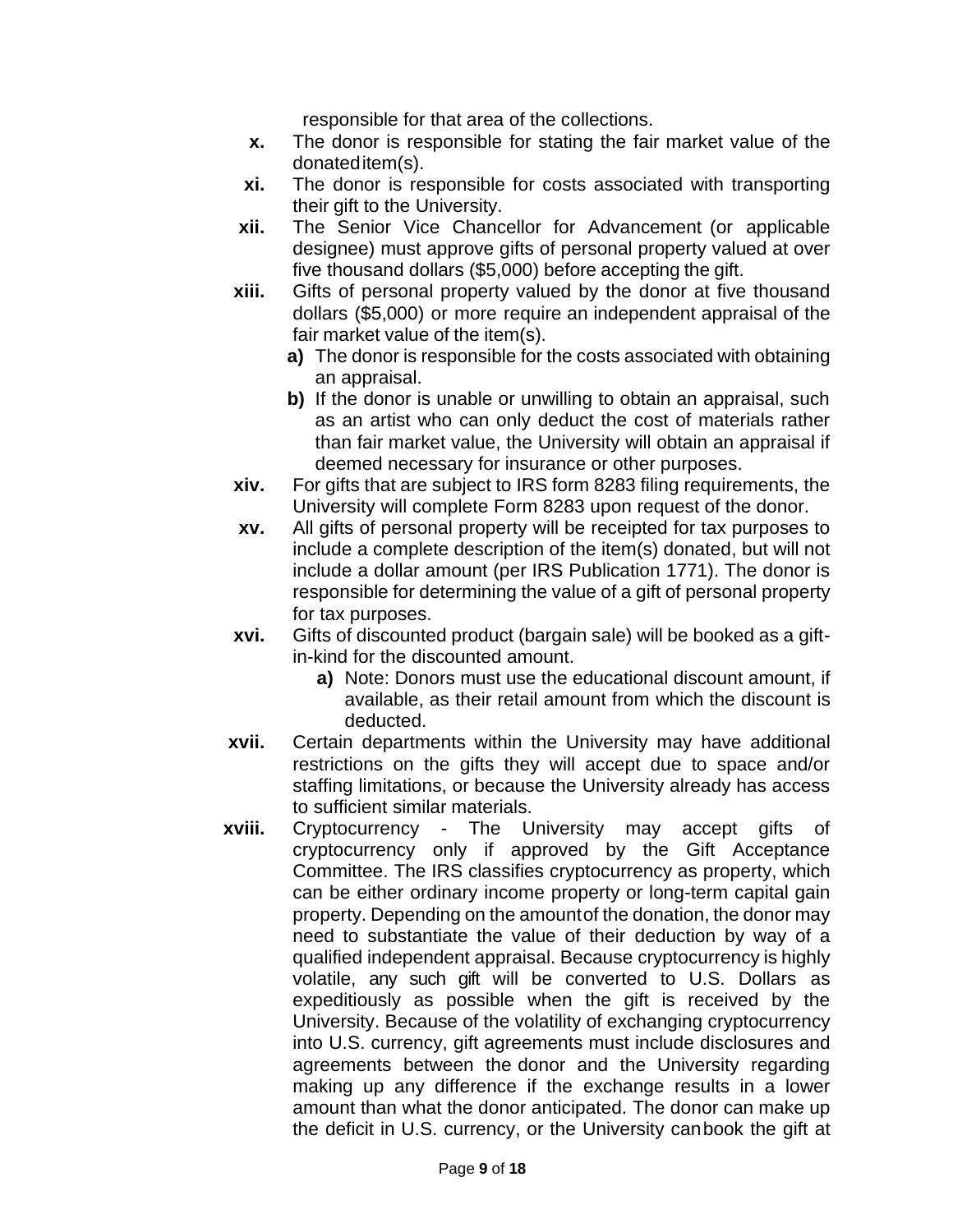the actual exchange rate. Gift receipting, as with personal property, will state the name and number of cryptocurrency coins donated, the date of receipt, and the fund or account benefiting from the gift.

**xix.** The IRS has specific reporting requirements for the disposal of property received as gifts. Specifically, gifts valued at five hundred dollars (\$500) or more,which are disposed of within three years of the date of the gift, are subject to reporting to the IRS on Form 8282.

## **d. Pledges**

- **i.** All pledges must be supported by documentation signed by the donor that specifies the total pledge amount, a payment schedule to include the date payments are to be made, the dollar amount of each payment, the designation(s) for the commitment and the consequence for any failure by the donor to satisfy the payment obligations. (Note: Email confirmation from the donor is acceptable for pledges of less than ten thousand dollars  $($10,000.$ )
- **ii.** The first pledge payment must be scheduled within one year of the date of the pledge commitment. Any extension of this payment schedule requires prior approval by the Senior Vice Chancellor for Advancement or theirdesignee.
- **iii.** Phonathon pledges are acceptable as verbal pledges, without a donor's signature, for which the student calling center issues a pledge confirmation letter containing the terms of the commitment, as well as verbiage instructing the donor to contact the University in writing if the pledge does not correspond to the donor's verbal instructions. (Note: Phonathon pledges of two hundred fifty dollars (\$250) or more must be verified with the donor at the time of their commitment, by the call center supervisor.)
- **iv.** Pledge commitments that exceed five years must be approved by the Gift Acceptance Committee.
- **v.** Any change to the terms for commitments of ten thousand dollars (\$10,000) or more must be approved by the Senior Vice Chancellor for Advancement.
- **vi.** Conditional pledges must be approved by the Gift Acceptance Committee and the pledge documentation must include the dispositionof any payments that have been accepted before the conditions are met, and disposition of payments if the conditions ultimately are not met.
- **vii.** Verbal pledge commitments (non-phonathon) will not be booked in theUniversity's fundraising database.
- **viii.** Gifts-in-kind cannot be applied as pledge payments.
- **ix.** Corporate matching gifts cannot be applied as pledge payments, nor can a donor include matching gifts as part of a pledge commitment.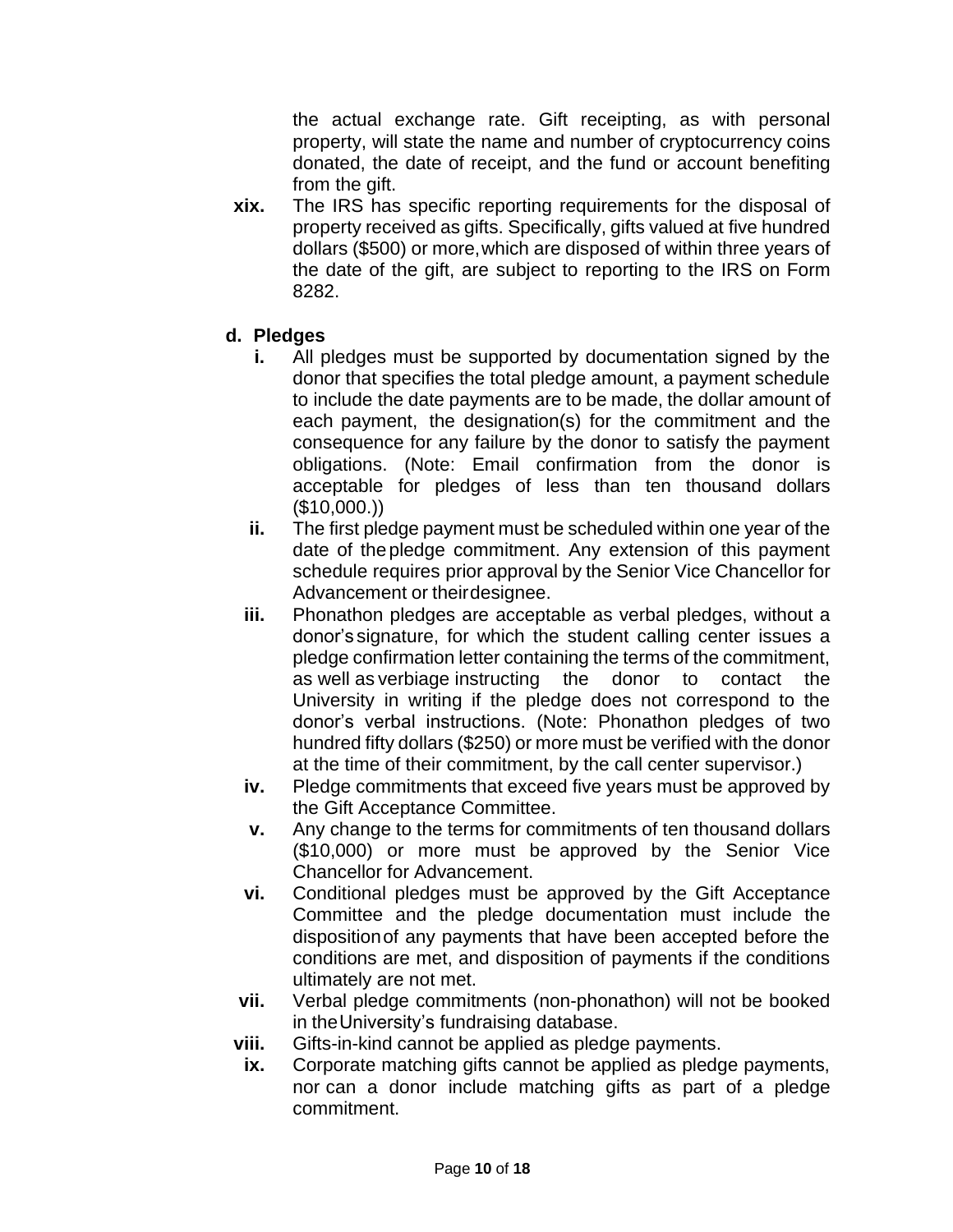- **e. Real Property**. Gifts of real property will be evaluated with regard to marketability and liquidity risks, environmental liability risks, staff costs, andpotential holding costs. In order for a gift to benefit the University, the University must be able to realize value from it.
	- **i.** All gifts of real property must be approved before acceptance from the donor by the Senior Vice Chancellor for Business and Financial Affairs, in consultation with the Associate Vice Chancellor for Facilities Management & Planning, who will act upon the recommendation of the Senior Vice Chancellor for Advancement. The Office of Gift Planning will coordinate the gift review and approval process.
	- **ii.** Approval by the University's Board, or a designated Board committee, is required only in the case of bargain purchases (Note: such a transaction is more commonly known as a "bargain sale," whichis its description from the perspective of the property owner), or real property charitable gift annuity transactions in which the University is projected to make payments in excess of two hundred fifty thousand dollars (\$250,000) prior to liquidation of the subject property.
	- **iii.** Gift Minimum: The University will focus its time and resources on real property gifts likely to result in substantial proceeds for its benefit. Therefore, as a general rule, it will pursue only gifts with a face value ofat least one hundred thousand dollars (\$100,000). An additional factor in evaluating potential real property gifts is the portion of the net proceeds that would be realized as a gift by the University, typically more than 50%.
	- **iv.** Type of Property Accepted: The University will consider accepting manytypes of real property, including single and multiple family residences, condominiums and co-ops, farms and ranches, timber property, apartment buildings and other income-producing property, and possibly other real property assets. The University will also consider accepting undivided interests in real property, provided marketability of such an interest is assured. Gifts of property outside the United States will be considered on a caseby-case basis.
	- **v.** In general, a donor is responsible for all expenses related to protecting their interests in gifts of real property (such as obtaining a qualified appraisal and retaining legal counsel). As appropriate, the donor may be asked to assume some or all of the related expenses associated with the property should the University accept the gift and retain the gift prior to re-sale. Examples could be transfer costs, carrying costs, property taxes, or other one-time or ongoing expenses.
	- **vi.** In certain cases, the University may elect to bear the cost of conducting the due diligence necessary to accept a gift of real property, and to provideresources for any ongoing carrying costs of the property. The college or the unit receiving the proceeds of the gift must provide budget approval for these costs. Proceeds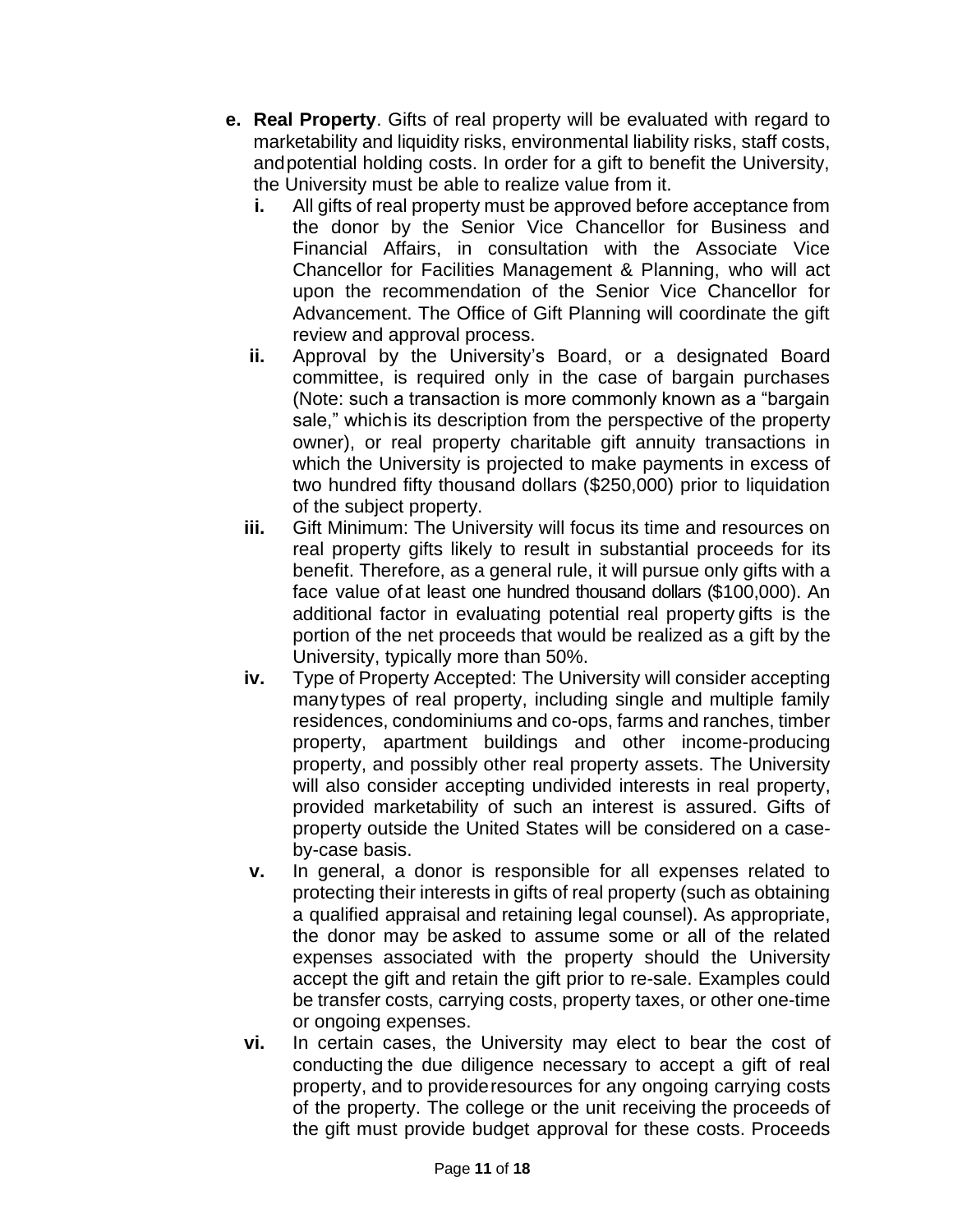from the sale of a gift of realproperty may be used to reimburse expenses incurred by the college or unit receiving the gift.

- **vii.** A gift of real property with a retained life interest is subject both to the general conditions and to the guidelines for acceptance of outright gifts of real property as set forth in this Policy. The agreement creating the lifeinterest must provide, at a minimum, that the donor and/or life tenant will remain responsible for the payment of mortgages, taxes, insurance(property insurance with University as loss payee; general liability insurance with the University as additional insured; and other appropriate insurance as determined by the University); utilities; maintenance, repairs, and general upkeep; and all other costs associated with the property, unless other specific provisions are made for the payment of these expenses.
- **viii. Gift Restrictions:** The University will generally not accept gifts of real property encumbered by restrictions as to use of the donated property. An exception to this could be the acceptance of properties subject to conservation easements or historic preservation restrictions, provided marketability of such properties is assured.

### **2. Deferred Commitments,** which include:

- Testamentary bequests
- Charitable Gift Annuities
- Charitable Remainder Trusts
- Charitable Lead Trusts
- Life Insurance
- Real Property with Retained Life Interest
- **a.** All University fundraisers are required to involve Gift Planning staff when donorsexpress interest in deferred commitments.
- **b.** When the University invests resources in the good faith anticipation of receiving the proceeds of a matured bequest, such as when a naming opportunity is fundedby a binding (irrevocable) bequest commitment, or if the University matches a donor's commitment with University funds (e.g. the Momentum Scholarship Match Program), the donor must supply documented evidence that the University has been named as a beneficiary in their estate plans for an amount equal to or exceeding the commitment amount. Documented evidence would include a copyof the portion of their will, or a copy of a formal trust agreement. The University reserves the right to remove naming opportunities or reverse University matching dollars from a donor's fund if the donor does not fulfill their commitment in its entirety.
- **c.** The University will agree to serve as the trustee of a charitable remainder trust with a minimum value of one hundred thousand dollars (\$100,000) as long as the University is named the irrevocable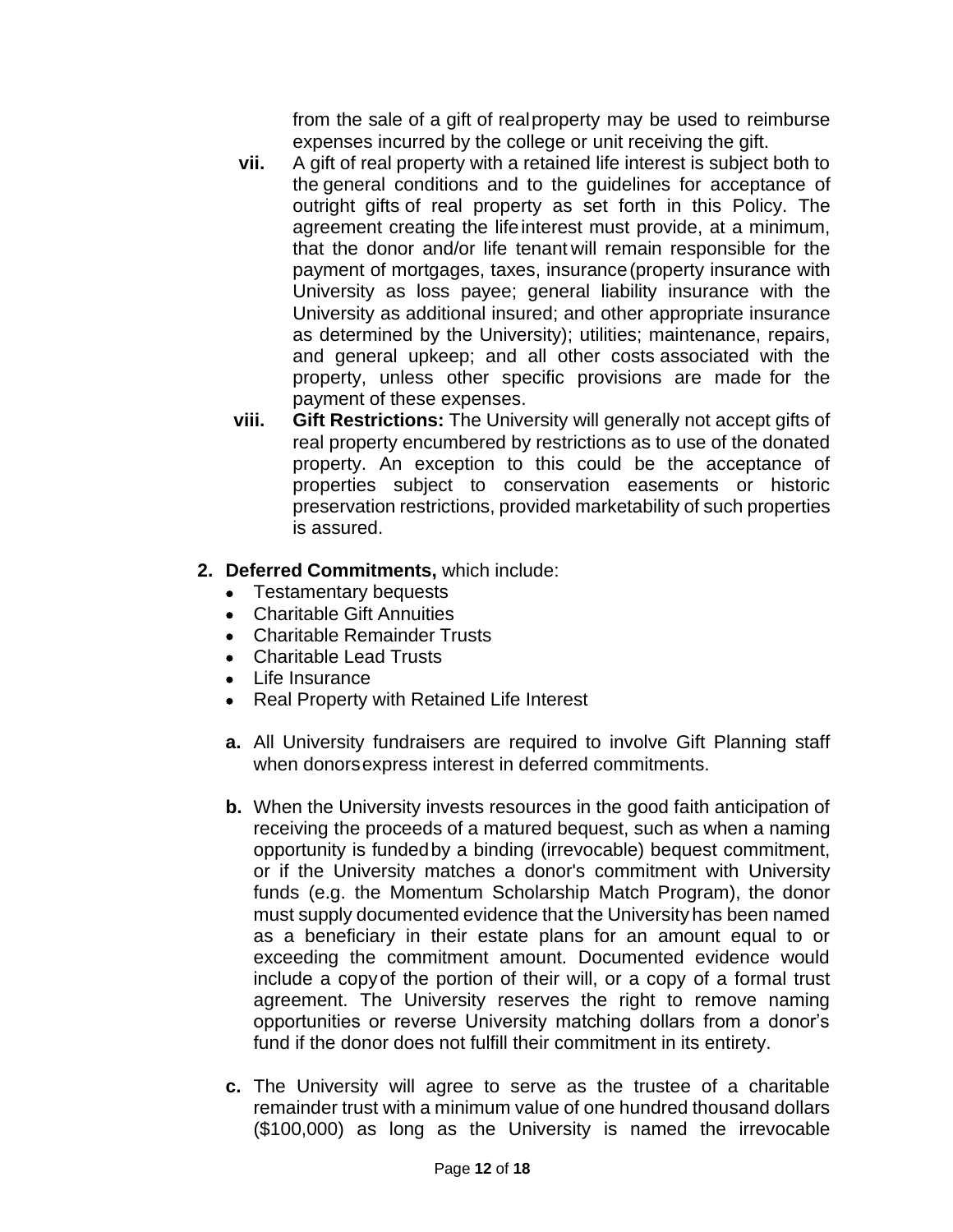remainderman of the trust and the University will receive at least 50% of the remainder of thetrust. A unitrust must have a minimum payout rate of 5%. An annuity trust must have an annual payout of at least 5% of the initial funding value of the trust. Income payments of any amount may be contributed back to a unitrust. Additionsto an annuity trust are not permitted by law. Payments from a unitrust or an annuity trust may be made quarterly, semi-annually, or annually as long as the payment dates correspond to calendar quarter ends.

- **d.** The University will agree to serve as the trustee/administrator of a charitable gift annuity (CGA) with a minimum value of ten thousand dollars (\$10,000), or as the trustee/administrator of a charitable lead trust (CLT) with a minimum value of two hundred fifty thousand dollars (\$250,000), as long as the University is named the irrevocable remainderman of the CGA or CLT.
- **e.** The University will accept transfers of ownership of existing life insurance policies.If premiums remain to be paid, the donor must agree in writing to gift sufficient funds annually on a timely basis to the University in order for the University to pay the premiums, or the donor must agree to pay the premiums directly. Unless otherwise stipulated in writing, the University reserves the right to cash in a policyor take other actions available to the owner of a policy at any time. The University will not accept ownership of policies subject to a loan unless it is an economicallyprudent and viable decision. Finally, the University will not accept policy rights or ownership in connection with a "charitable split dollar" or similar arrangement where the premiums and proceeds are often to be divided between charitable andnon-charitable interests.
- **f.** The University may be named as a beneficiary under retirement plans including Individual Retirement Accounts (IRAs) and qualified pension and profit-sharing plans. Upon receipt of written notification from the donor, the University will record the individual's known designation as a pledge commitment prior to their death for donor stewardship and planning purposes. The beneficiary designation is not recorded by the University for financial purposes until the designation becomes realized or unless it is legally documented as irrevocable.
- **g.** The University will agree to accept remainder interests in real property, including personal residences and farms. The donor must agree to continue to pay or otherwise make provision for the payment during their lifetime of all costs and liabilities of owning and maintaining the property, including property taxes, insurance, assessments, repairs, and maintenance. Neither the donor, nor any other person with an interest in the property, shall be able to compel the University to make any capital improvement or take any other action regarding the property involving the expenditure of funds or an assumption of a risk.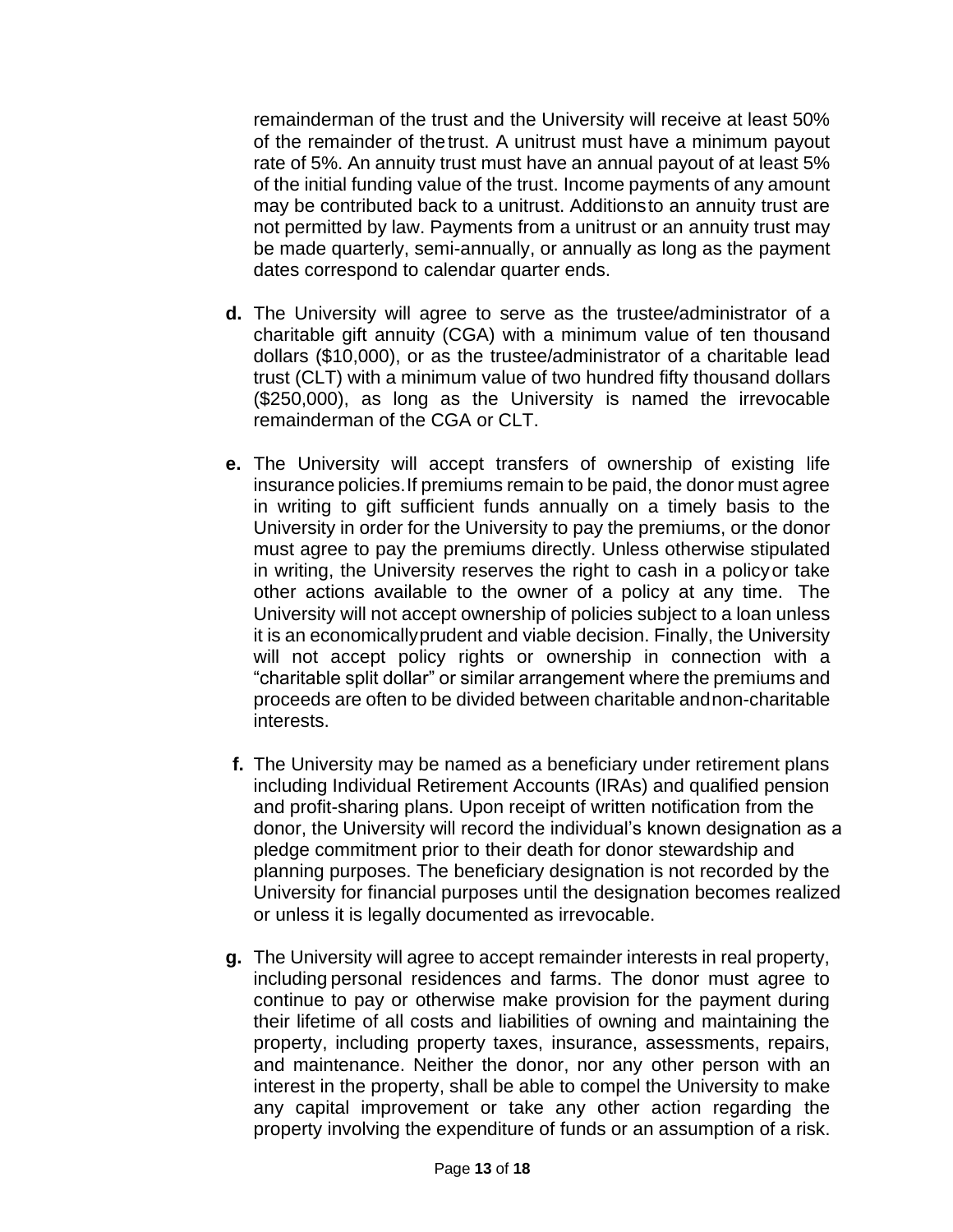Gifts ofinterests in real property subject to a retained life estate are subject to the same review process as is set forth for other gifts of real property.

**C. Agency Funds.** From time to time the University receives monies from non-University entities such as groups of students, faculty, staff, governmental, or private organizations, or activities for which the University provides a fiscal agency service. The University, in accepting funds for the deposit and disbursements from these entities, does not exerciseany direct fiscal control over their use; this control remains with the activity or the entity. Disbursement and use of these funds are made on specific instructions from the entity. These funds are considered agency funds and are not gifts and arenot to be recorded in the Advancement database. The establishment of an agency fund requires approval of the Controller's Office. As a rule, agency funds are not tax deductible by the payer.

## **D. Acceptance of Gifts**.

- **1.** Proffered gifts should be considered from the academic point of view as well as appropriateness to administrative programs and policy. To the extent feasible, gift offers should be reviewed and approved by the head of the appropriate academic or administrative unit. This is particularly important when gift offers involve proposals for new programs or projects, which require Provost approval.
- **2.** University employees may make charitable contributions to support their own activities so long as the use is consistent with legitimate business activities. This includes faculty making gifts to support their own research. Such gifts are permissible,however, only when procedures are put in place to confirm that expenditures comply with law and University policies, including IRS policies or regulations that provide that a donor cannot earmark a gift to or for the use by a specific individual, and that a donor cannot receive direct benefit from a charitable contribution.
- **3.** In the event a donor oversight or advisory committee is approved by the Gift Acceptance Committee, the University will appoint the majority of its members, and any donor designees will be limited to a nonvoting role on any matter related to academic governance.
- **4.** The University will not accept completely anonymous gifts of ten thousand dollars (\$10,000) or more. The donor's identity must be disclosed to the Senior Vice Chancellor for Advancement andto the Chancellor, who shall endeavor to maintain the donor's anonymity (except upon a request from the Board or as required by law). Partially anonymous gifts, which maintain a donor's anonymity for recognition purposes,are acceptable as long as the donor's identity is known.
- **5.** Corporate sponsorships that support activities, events, and projects, and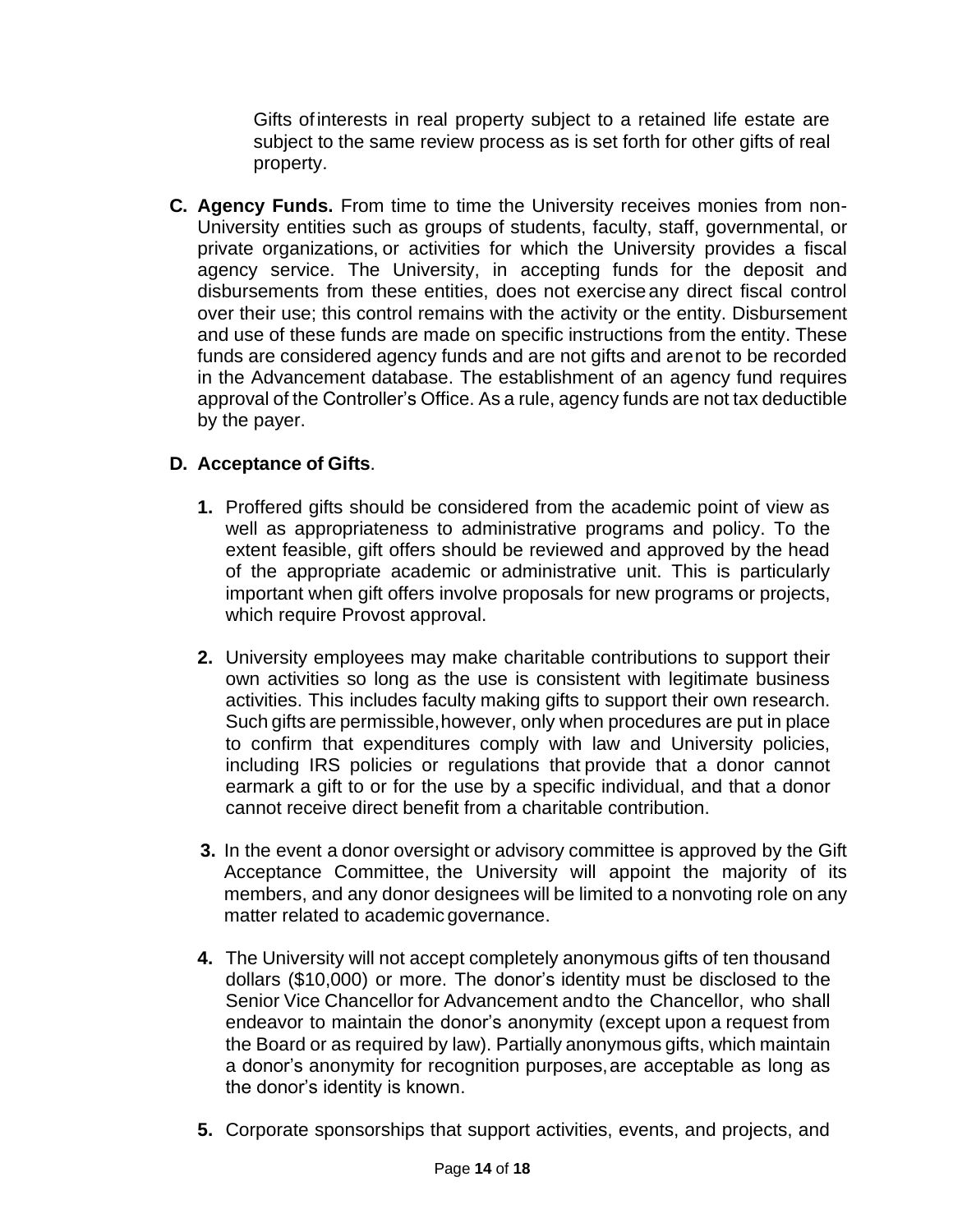that offer public recognition in return, can be accepted and recorded as gifts in most cases. Treasury regulations governing "qualified sponsorship payments" allow forms of recognition including listing the sponsor, along with contact information, on the website or in the program, a value-neutral description of the sponsor's goods or services, and the inclusion of the sponsor's brand/trade name on materials.

- **6.** In the case of gifts-in-kind of more than five thousand dollars (\$5,000), no acceptance, either direct or implied, is to be stated without the prior approval of the Senior Vice Chancellor for Advancement.
- **7.** The University is legally obligated to comply with the terms and conditions of every gift.For this reason, accepting parties should consider the terms of each gift with the utmost care to comply with all aspects of this Policy.
- **8.** Gifts should not be accepted informally (i.e., verbally), and any restrictions on the gift's use must be set forth in writing and agreed to by the University and the donor.
- **9.** Gifts are accepted with the expectation that they will be expended for the University's benefit. Gifts cannot be re-gifted.

#### **E. Authority to Accept Gifts**

- **1.** Chancellor: Authority delegated by the Board to accept pledges and gifts, except those which involve:
	- **a.** Amounts in excess of ten million dollars (\$10,000,000);
	- **b.** Construction of facilities not previously approved by the Board;
	- **c.** Exceptions to approved University programs, policies and construction projects; and
	- **d.** Obligation on the part of the University to expenditures or costs for which there is no established funding source.
- **2.** Senior Vice Chancellor, Advancement: Authority as set forth in subsection (E)1. above, as further delegated by the Chancellor.
- **3.** Associate Vice Chancellor for University Development: Authority as set forth in subsection (E)1. above, as further delegated by the Chancellor.

#### **F. Authority to Approve Gift Agreements**

- **1.** Senior Vice Chancellor, Advancement:
	- **a.** Reviews and approves, in consultation with the Chancellor, commitments over one million dollars (\$1,000,000).
	- **b.** Reviews and approves commitments between two hundred fifty thousand dollars (\$250,000) and one million dollars (\$1,000,000).
- **2.** Associate Vice Chancellor for University Development: Reviews and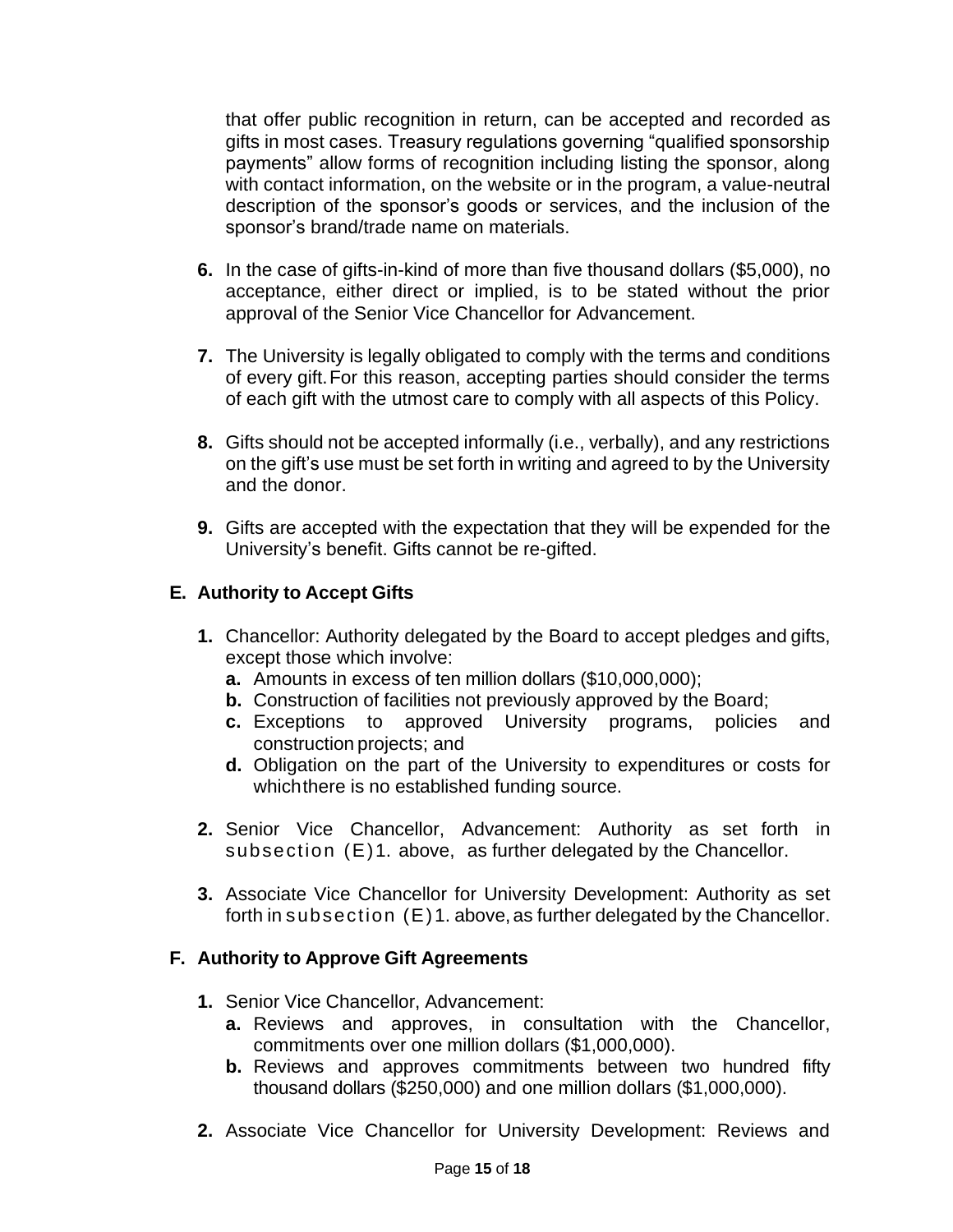approves commitments less than two hundred fifty thousand dollars (\$250,000).

**G. Acknowledgements:** The department, college, school, office, or unit receiving any gift or private grant is responsible to provide a timely acknowledgement. The Office of Donor Relations and Stewardship coordinates all acknowledgement processes. Acknowledgement of a contribution should never imply acceptance of the contribution because acceptance can only be made by a University official having appropriate delegated authority.

### **H. Gift Data Management**

- **1.** The Office of Advancement Services is responsible for the administration of the Advancement database (currently Ellucian's CRM Advance/PioSphere).
- **2.** The department, college, school, office, or unit receiving any gifts, private grants, or pledges must submit it for processing to the office of Gift Administration and Records Management ("GARM"). Units accepting gifts must forward their transactions within 24 hours of receipt viaa gift transmittal form to GARM.
- **3.** GARM is the only office on campus that may issue official tax receipts forgifts to the University.
- **4.** All donor gift information will be stored in the Advancement database. Supporting documentation for all gifts must be imaged. Hard copy documentation will be retained for three months, to allow for reconcilement research; after that time, the original documentation will be destroyed.

## **VII. DEFINITIONS**

- **A. "Pledge"** is a commitment to make a future gift. Only the entity exercising legal control over the assets to be given can make a pledge; an enforceable pledge includes only those funds that will be given by that legal entity. An individual cannot make a pledgethat includes anticipated matching contributions from an employer or some other source. Nor can an individual commit funds that may come from a donor-advised fund or community foundation; these funders typically exclude satisfying a personal pledge from their funding due to selfdealing considerations.
- **B. "Conditional pledge"** is one that places requirements on the institution to perform some task or take some sort of action that it might not otherwise initiate or depend upon some future event over which neither the institution nor donor may have control. Examples of conditional pledges are challenge grants, capital project gifts dependent upon construction deadlines, and nonbinding estate pledges. Conditional pledges will not be included in the University's financial statements, but will be included in Advancement fundraising totals.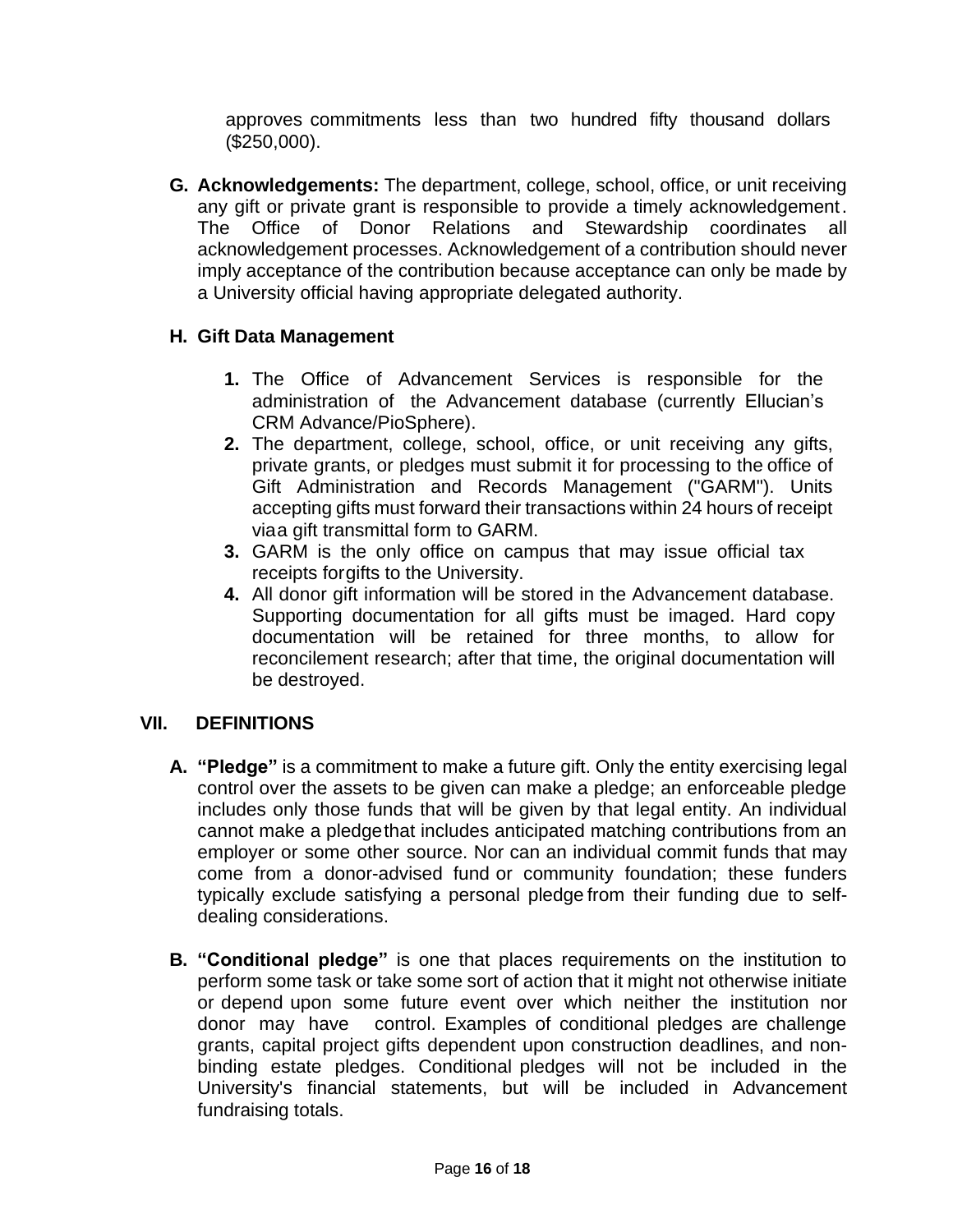- **C. "Contract"** is a written agreement between two or more parties, which sets forth terms, costs, and conditions for delivery of specified services, materials, or equipment by one of the parties to the other party for some return performance (consideration).
- **D. "Grant"** is a simpler form than a contract of a bilateral written agreement between two or more parties which obligates the recipient to provide something or to perform a service of more than incidental significance to the grantor. A grant usually provides for reimbursement for specified costs of basic research.
- **E. "Private grant"** is a grant that has no public or government affiliation. Private grants come from social clubs, alumni, nonprofits and private companies, and businesses.
- **F. "Acceptance"** is the formal manifestation of intent to take title to a tendered gift.
- **G. "Acknowledgement"** is notification to a donor of receipt of a proffered gift.
- **H. "Facilities"** includes buildings, rooms, interior spaces, exterior spaces (gardens, courts,plazas, memorials, markers, etc.), athletic fields, open spaces, and all other tangible and relatively permanent features owned, operated or controlled by the University.
- **I. "Programs"** includes colleges, departments, institutes, centers, and other units associated with University functions.

#### **VIII. Administrative Provisions:**

- **A.** Policy Review and Amendment: The University will review this Policy on an annual basis and more frequently as it may be necessary to amend this Policy. As circumstances warrant, proposed amendments will be presented in writing to the Policy Advisory Committee for consideration who shall then submit the proposed amendments to the Board for review and formal approval. Additionally, the University shall have the authority to amend the Policy to comply with any changes in IRS regulations or other applicable state or federal laws as of the effective date of the legal change.
- **B.** Use of Legal Counsel: Advice and guidance will be sought from the University's Office of General Counsel as well as from the applicable committees of the Board. The University will seek the advice of General Counsel in matters relating to acceptance of gifts when appropriate. Review by counsel will be included for:
	- **1.** Closely held stock transfers that are subject to restrictions or buy-sell agreements.
	- **2.** Documents appointing the University in a fiduciary capacity.
	- **3.** Gifts involving contracts or other documents that require the University to assume an obligation.